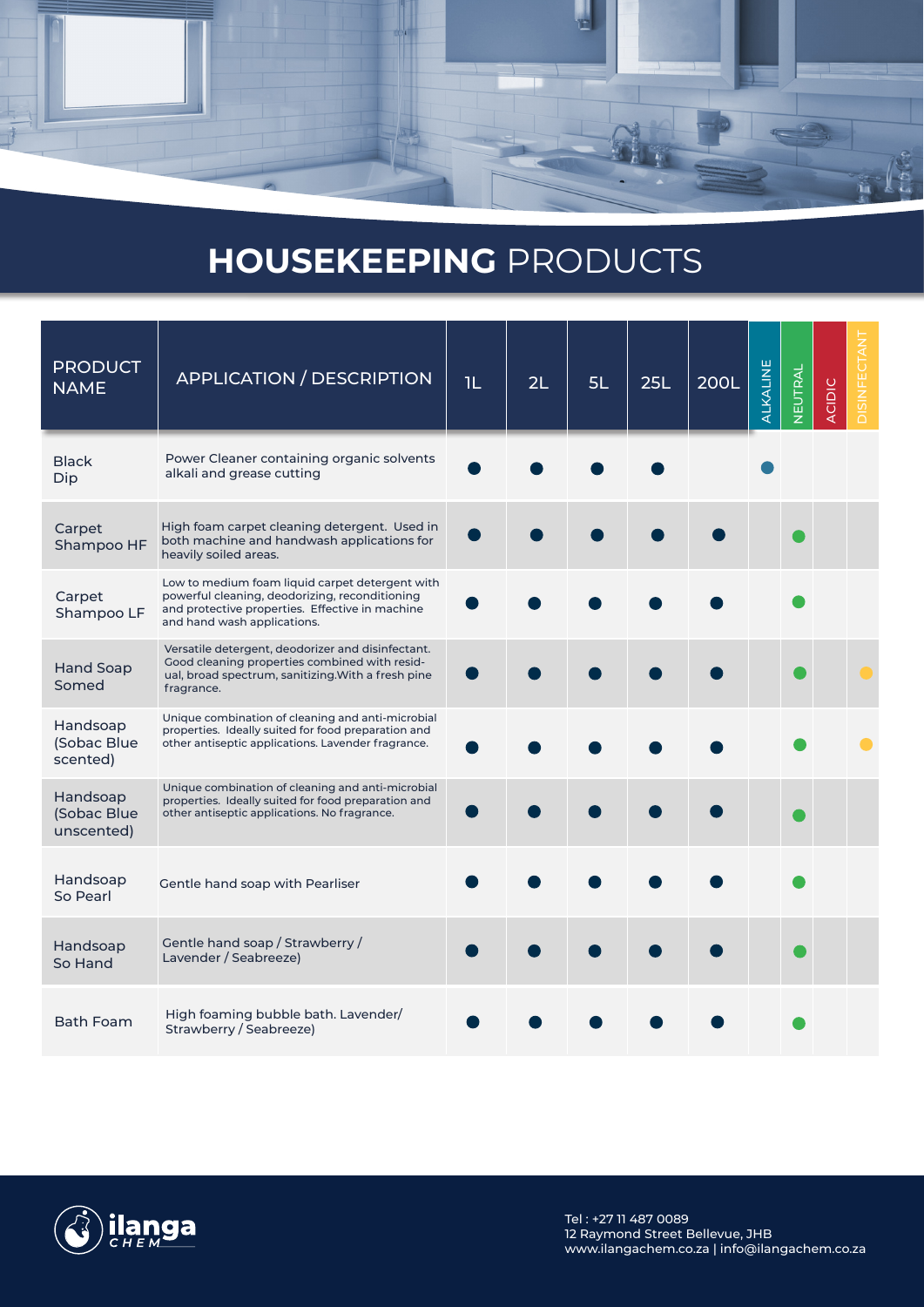

## **HOUSEKEEPING** PRODUCTS

| <b>PRODUCT</b><br><b>NAME</b>                    | <b>APPLICATION / DESCRIPTION</b>                                                                                                                                                                                            | <b>IL</b> | 2L | 5L | 25L | <b>200L</b> | ALKALINE | NEUTRAL | <b>ACIDIC</b> | <b>DISINFECTAN</b> |
|--------------------------------------------------|-----------------------------------------------------------------------------------------------------------------------------------------------------------------------------------------------------------------------------|-----------|----|----|-----|-------------|----------|---------|---------------|--------------------|
| <b>GP Cleaner</b>                                | Alkaline detergent/degreaser. Used for general<br>maintenance and floor cleaning in chemical plants,<br>airfields, garages, railroads, textile and paper mills and<br>washing trucks, buses, railroad cars and automobiles. |           |    |    |     |             |          |         |               |                    |
| <b>GP Cleaner</b><br>Low Foam                    | Low foam general purpose cleaner for all<br>low foam applications                                                                                                                                                           |           |    |    |     |             |          |         |               |                    |
| <b>Bright</b><br>Sparkle                         | Perfumed window, mirror and light duty<br>cleaner                                                                                                                                                                           |           |    |    |     |             |          |         |               |                    |
| Airfreshner                                      | Concetrated liquid air freshener                                                                                                                                                                                            |           |    |    |     |             |          |         |               |                    |
| <b>Thick Bleach</b>                              | <b>Highly Alkaline Chlorinated Thickened</b><br>Liquid Detergent and Sanitizer                                                                                                                                              |           |    |    |     |             |          |         |               |                    |
| Multipurpose<br>Cleaner                          | Multipurpose Cream Cleaner                                                                                                                                                                                                  |           |    |    |     |             |          |         |               |                    |
| <b>Gel Cleaners</b><br>(Pine/Citrus<br>Lavender) | Versatile detergent, deodorizer and disinfectant.<br>Good cleaning properties combined with residual,<br>broad spectrum, sanitizing. With a fresh pine fragrance.                                                           |           |    |    |     |             |          |         |               |                    |
| LiquiSan                                         | Concentrated detergent disinfectant and<br>deodorizer (Pine/Citrus/Lavender                                                                                                                                                 |           |    |    |     |             |          |         |               |                    |
| <b>Drain Cleaner</b><br>Alkaline                 | Economical alkaline drain cleaner. Concentrated<br>cleaning action emulsifies buildup as it moves down<br>drain, creating longer working results.                                                                           |           |    |    |     |             |          |         |               |                    |